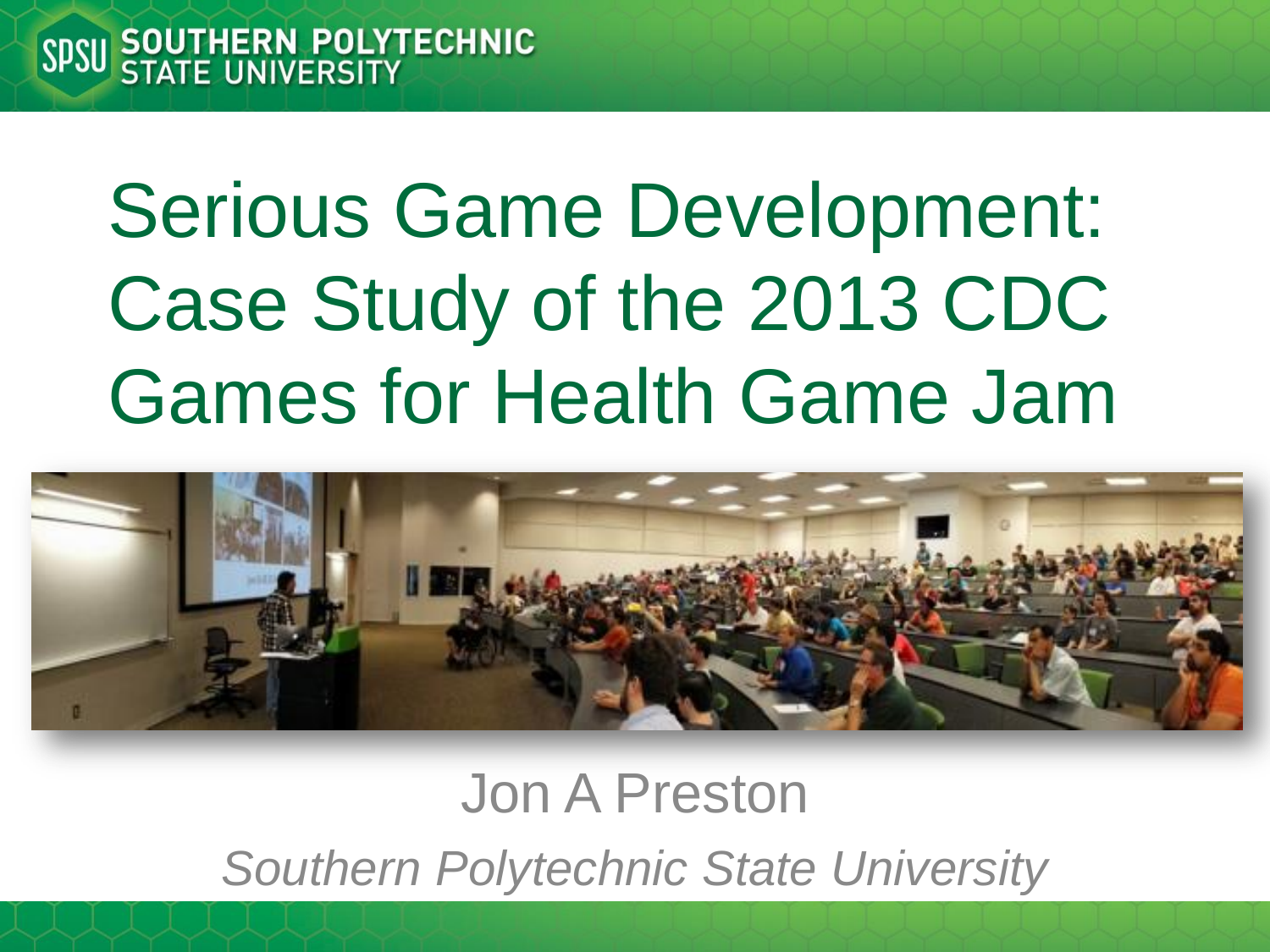# Why Jam?

- Communitarian
- Support Creativity and Learning
- Allow All to Contribute
- Prototype Ideas
	- Crowdsource Based Upon Theme
	- Best/Innovative Ideas Rise to Top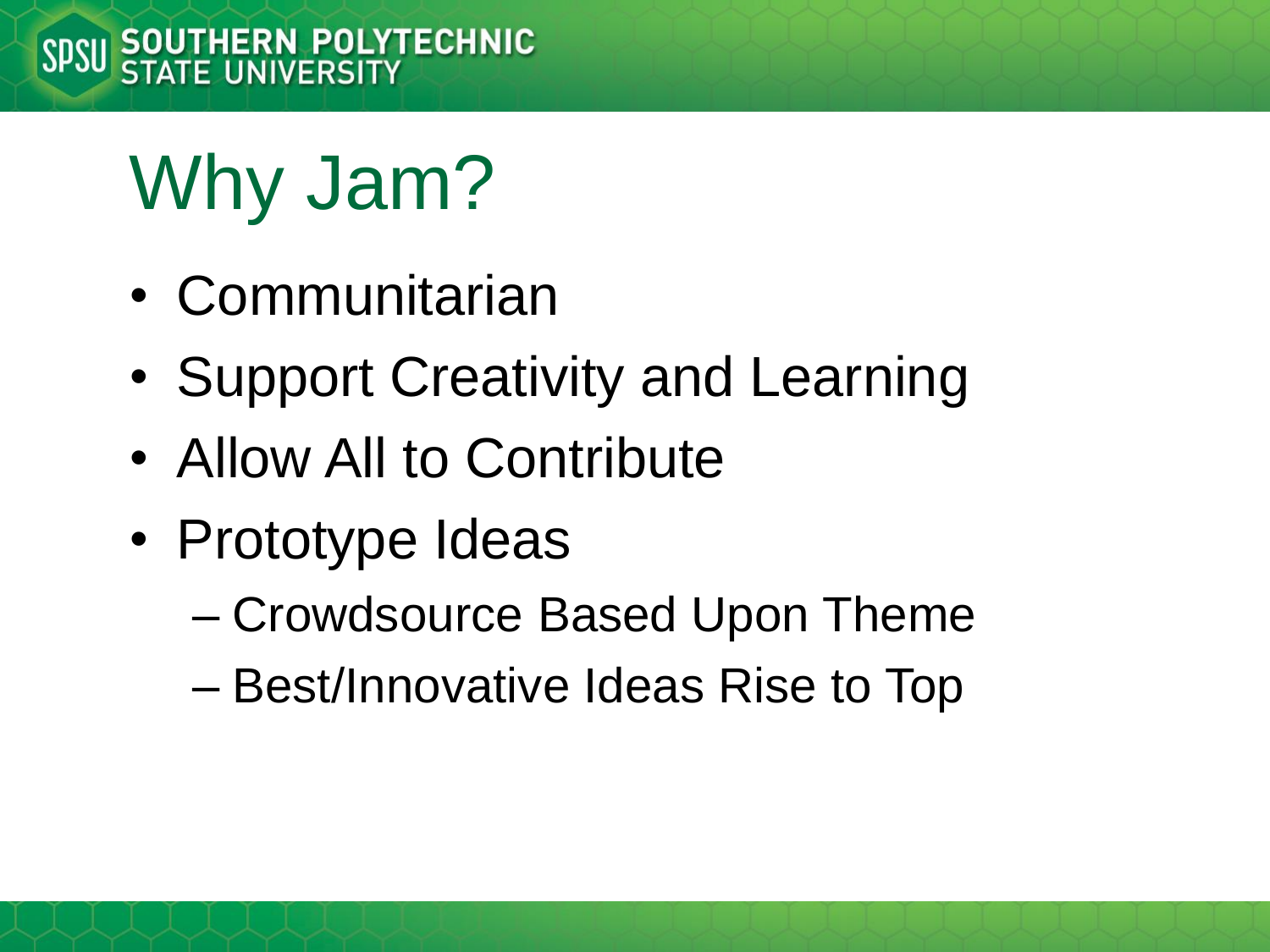# 2013 Fall Game Jam

- Pre-event (1 week prior) – Introduce concepts via SMEs
- 300+ participants
- 32 games created
- 5 finalists moved on to Round 2
- Post-event (2 weeks later)
- One team selected
	- Mentored by CDC SMEs
	- \$9k prize

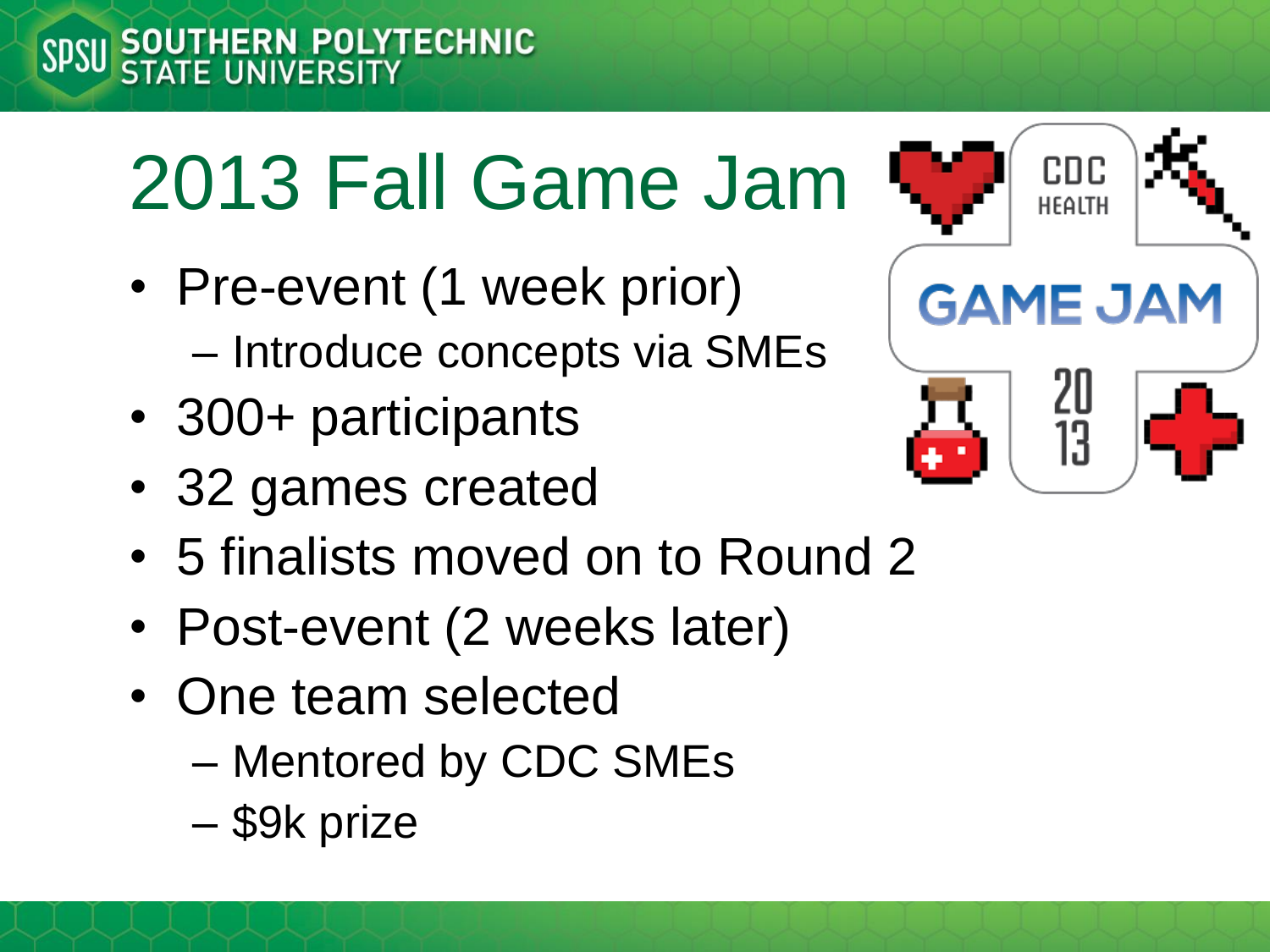# SME Involvement

#### Lightning Talks…

- 11:00 Foodborne disease Winnable Battles
- 11:20 Strategic National Stockpile Vaccines
- 11:40 Teen Pregnancy Winnable Battles
- 12:00 Diabetes translation
- 12:20 Tobacco Control/Winnable Battles
- 12:40 Asthma
- 1:30 HIV/STDs Winnable Battles
- 1:50 HIV Prophylaxis Winnable Battles
- 2:10 Travelers health Global migration & quarantine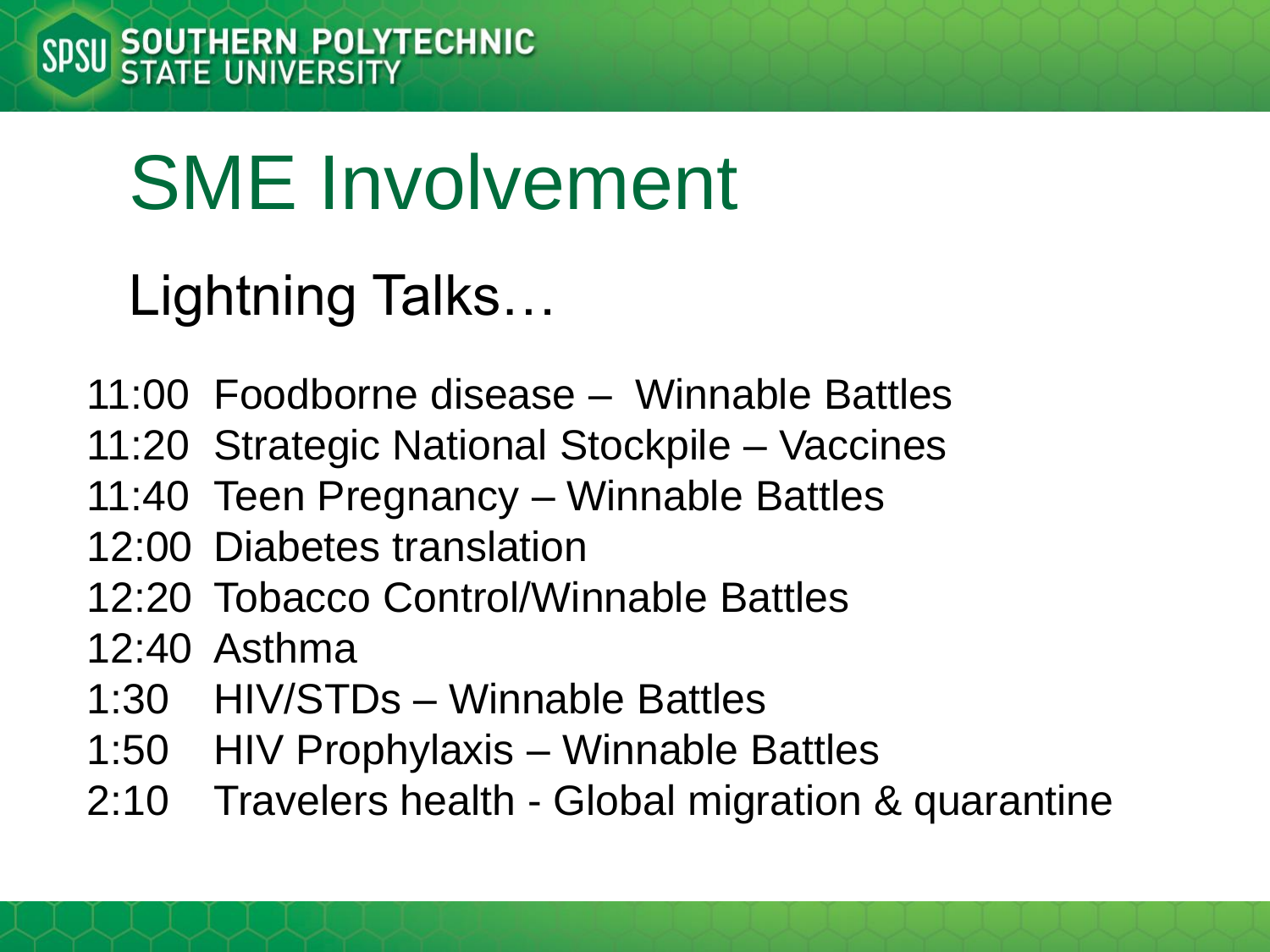## "Winning" Game

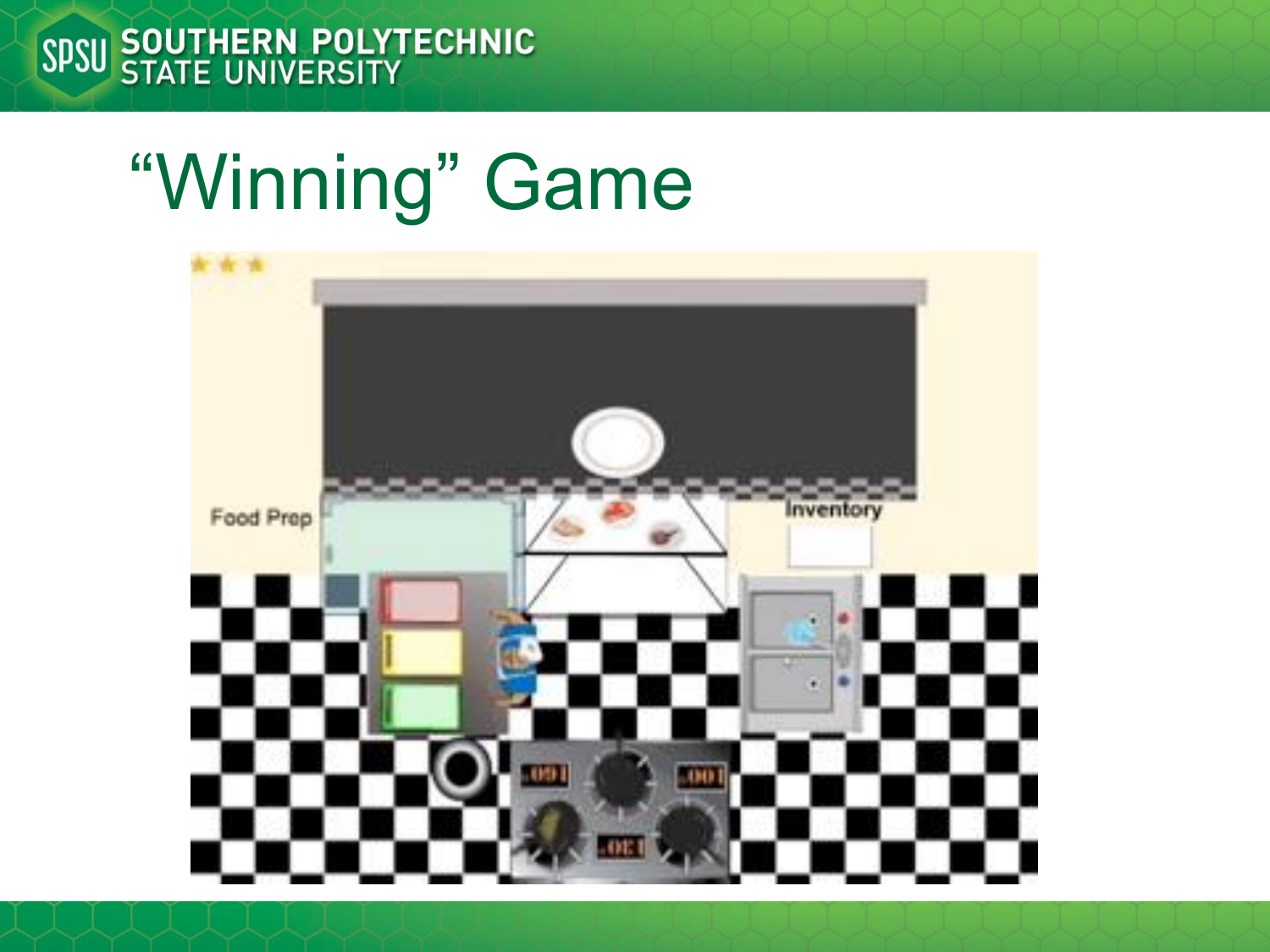### Commercialization…

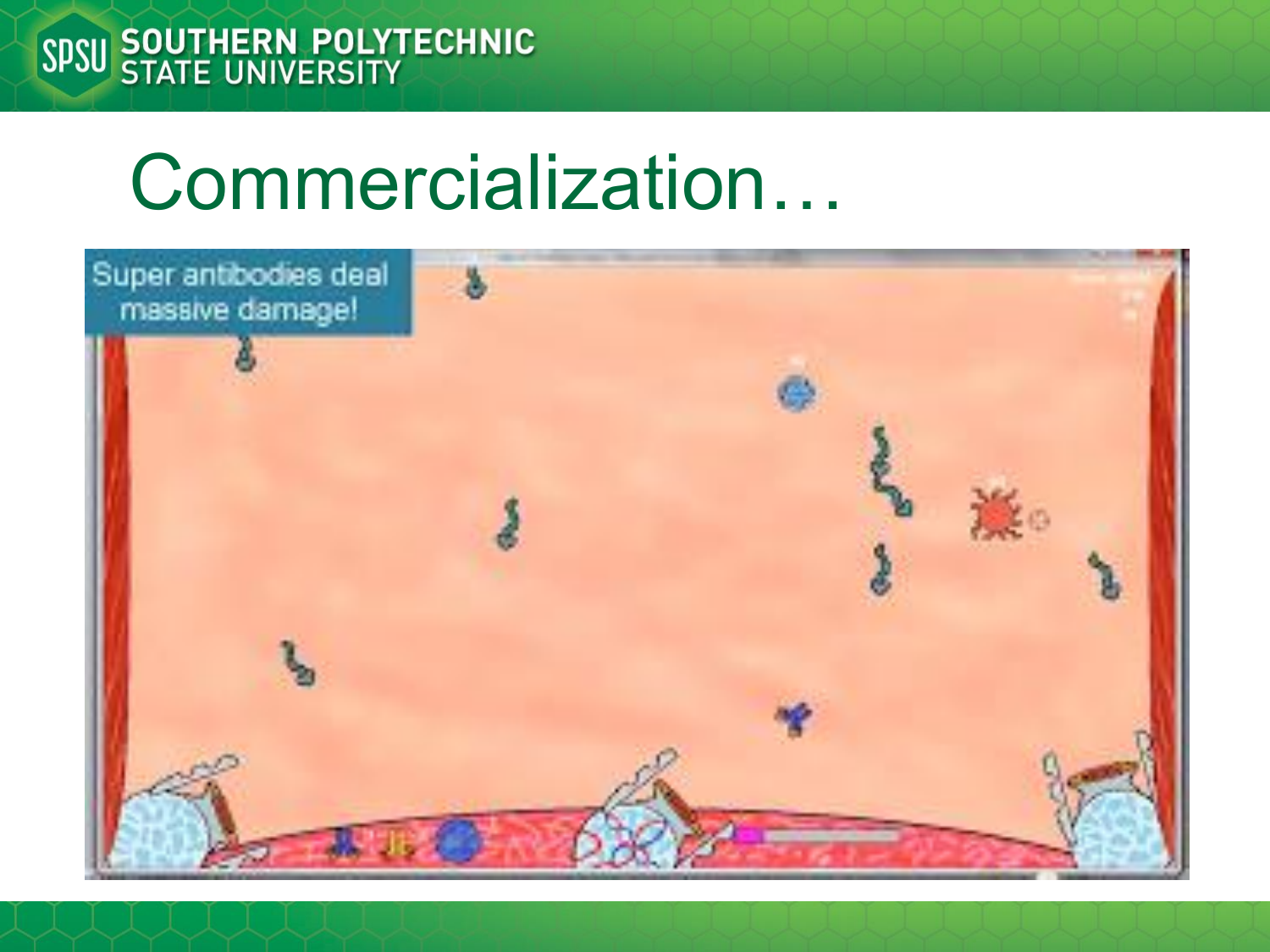## Expanding Into Other Areas

#### Jennifer Ann's Grøup **FIDS MET 9MED**



June 20-22, 2014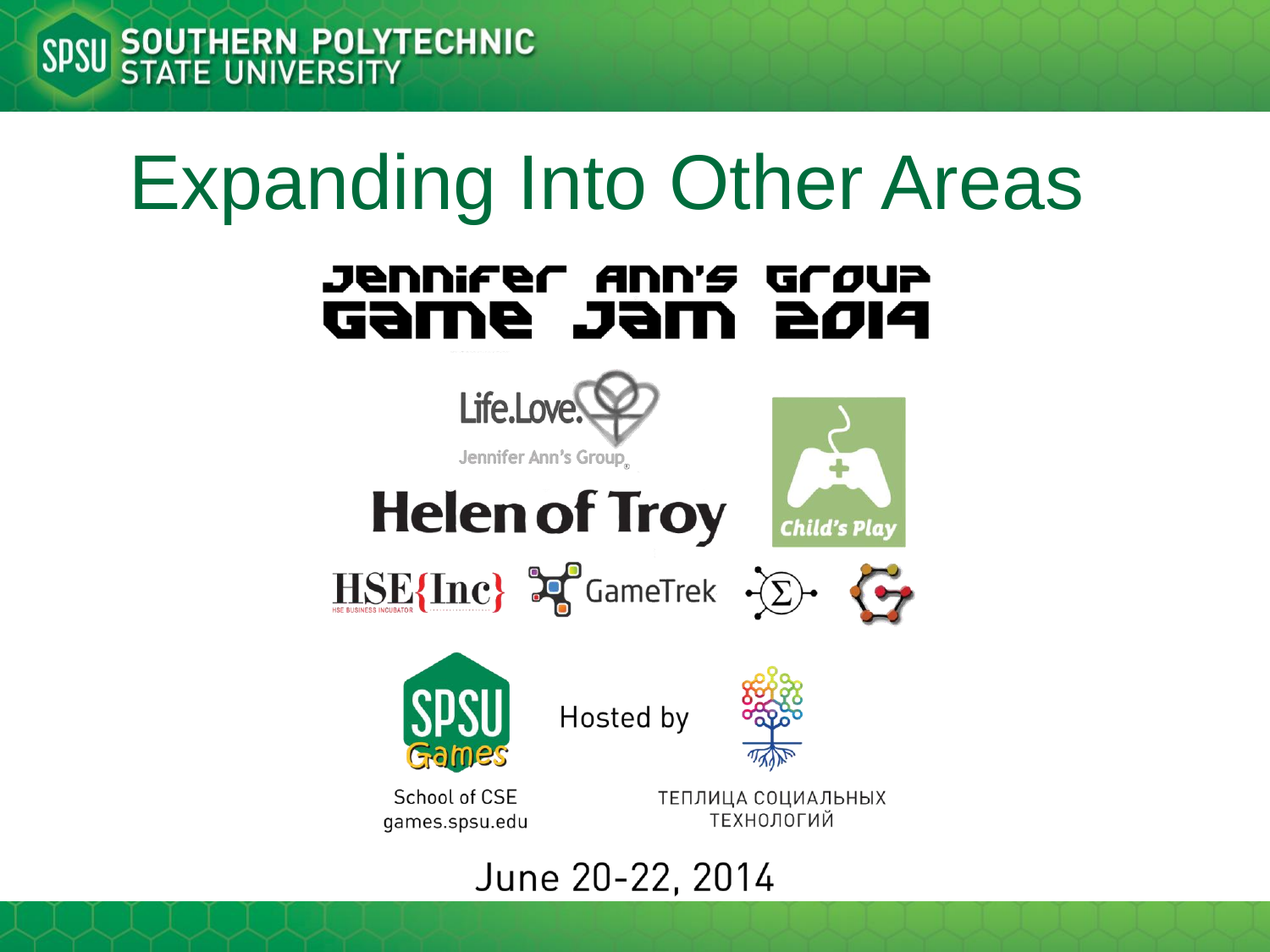

September 2014 300+ participants

- Focused on HIV Awareness and Prevention
- 15+ SMEs from HHS (DC) and CDC (Atlanta)
- 41 Games created
- 16 Selected for Round 2
- 5 Selected for Round 3

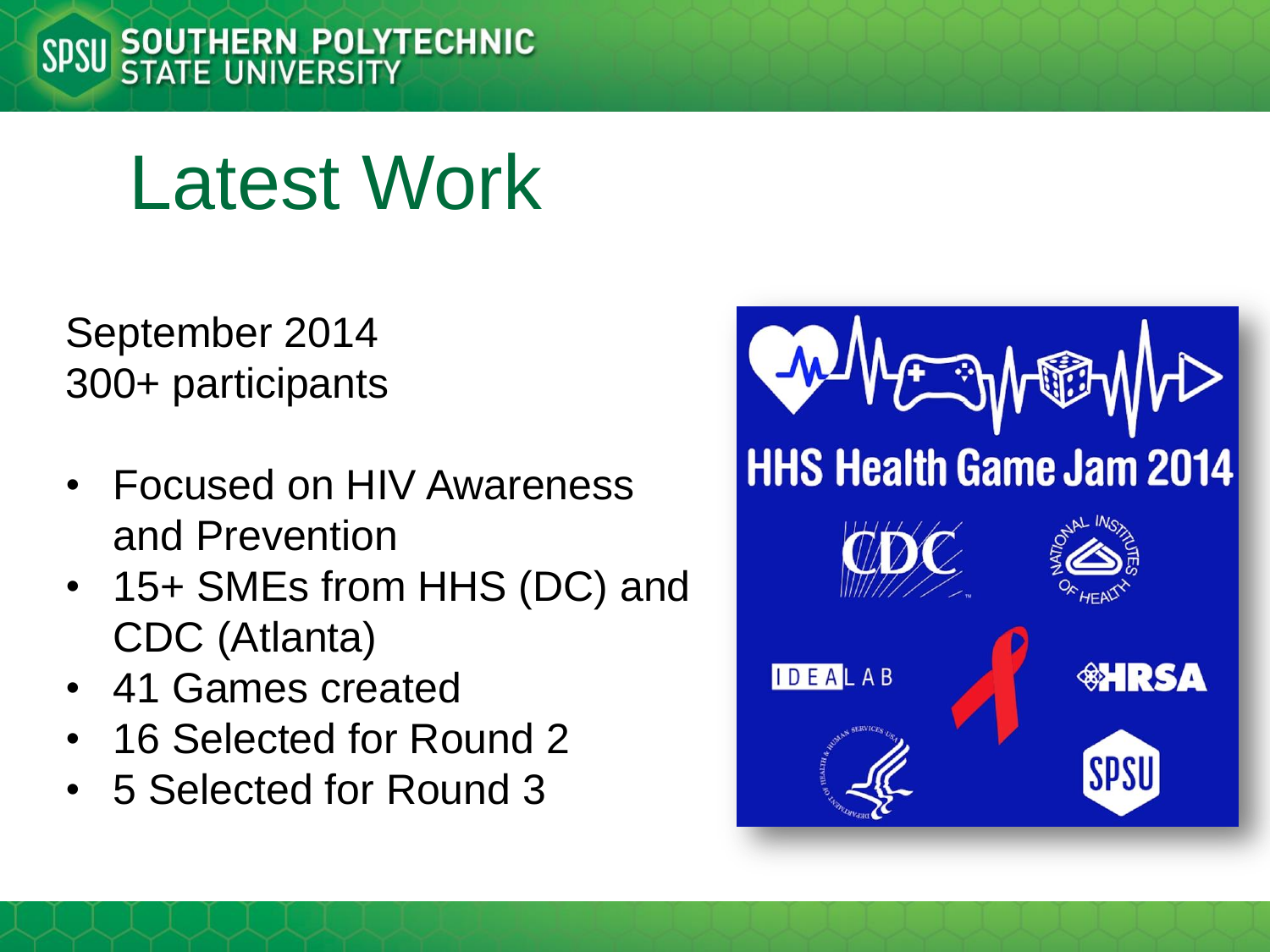#### SPSU SOUTHERN POLYTECHNIC

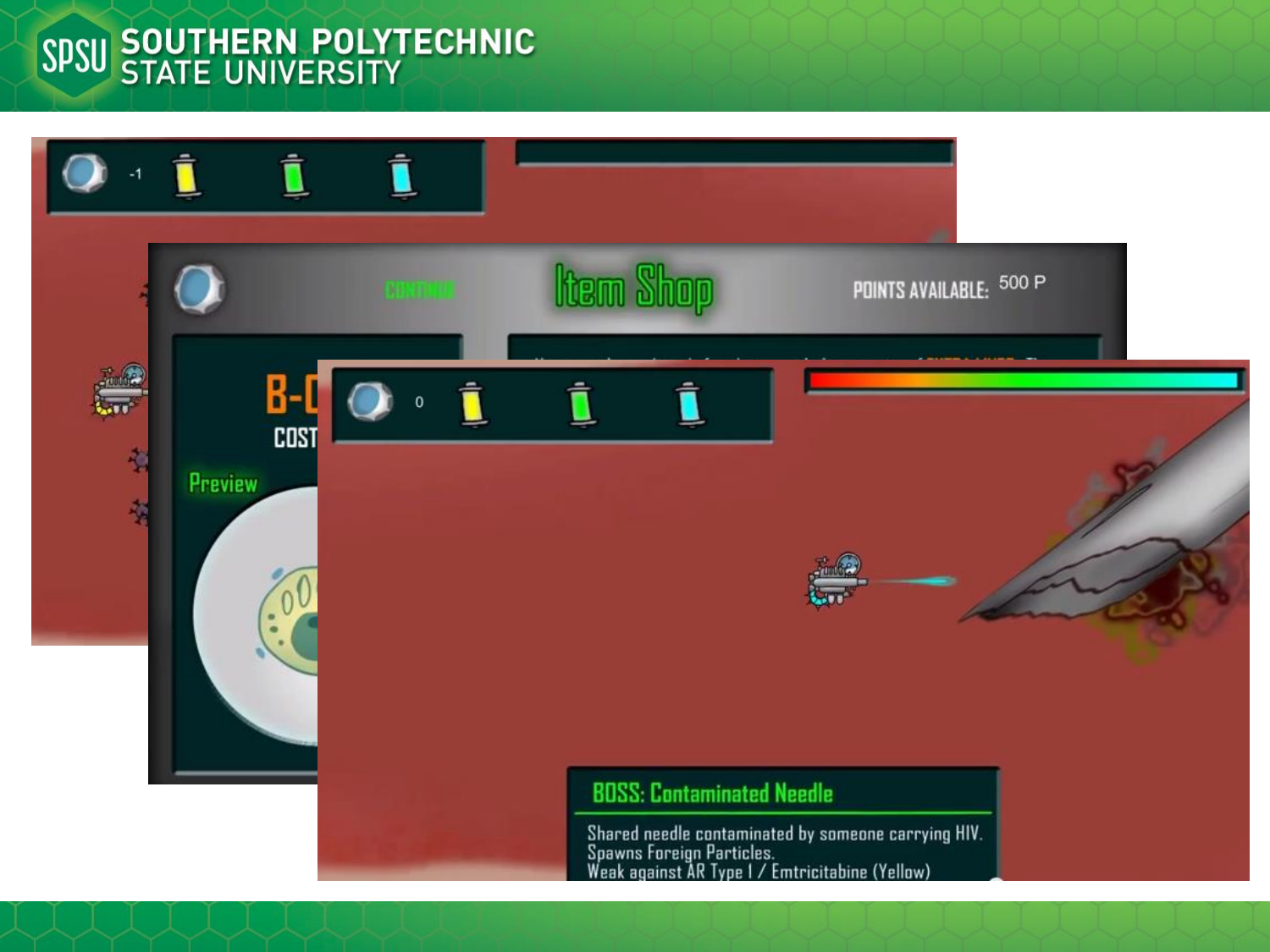# Roadmap to Success

- Publish subject content early (pre-event)
- Clear judging criteria (especially if \$)
- Multi-phase screening
- Risk-management
- Remain flexible

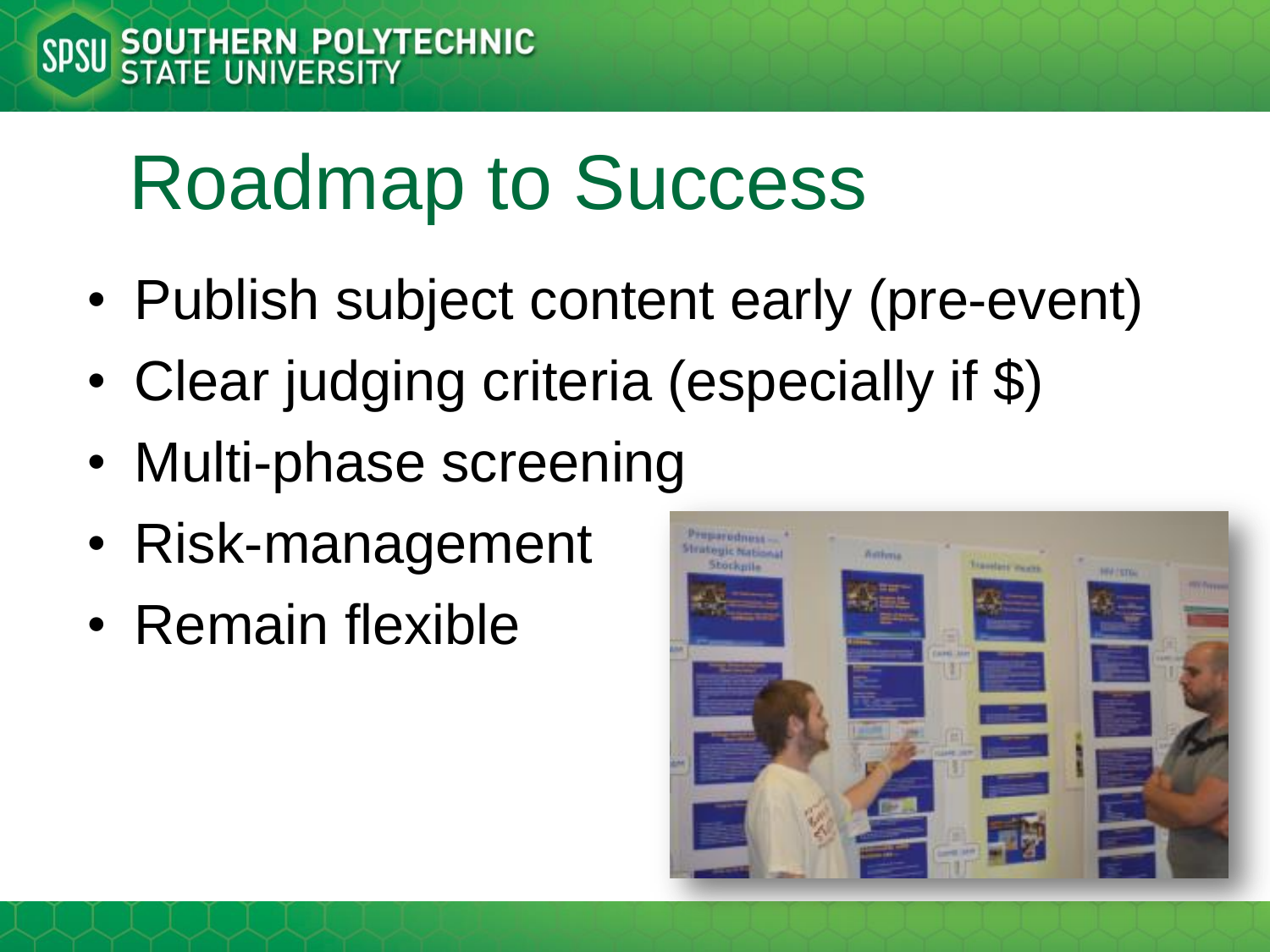## Lessons Learned

• Focus on single topic



- Involve SMEs and require milestones
- Select more teams to "win"
- Some participants reject serious constraint

– In contrast with GGJ intentional constriants

• **Amazing results are possible**